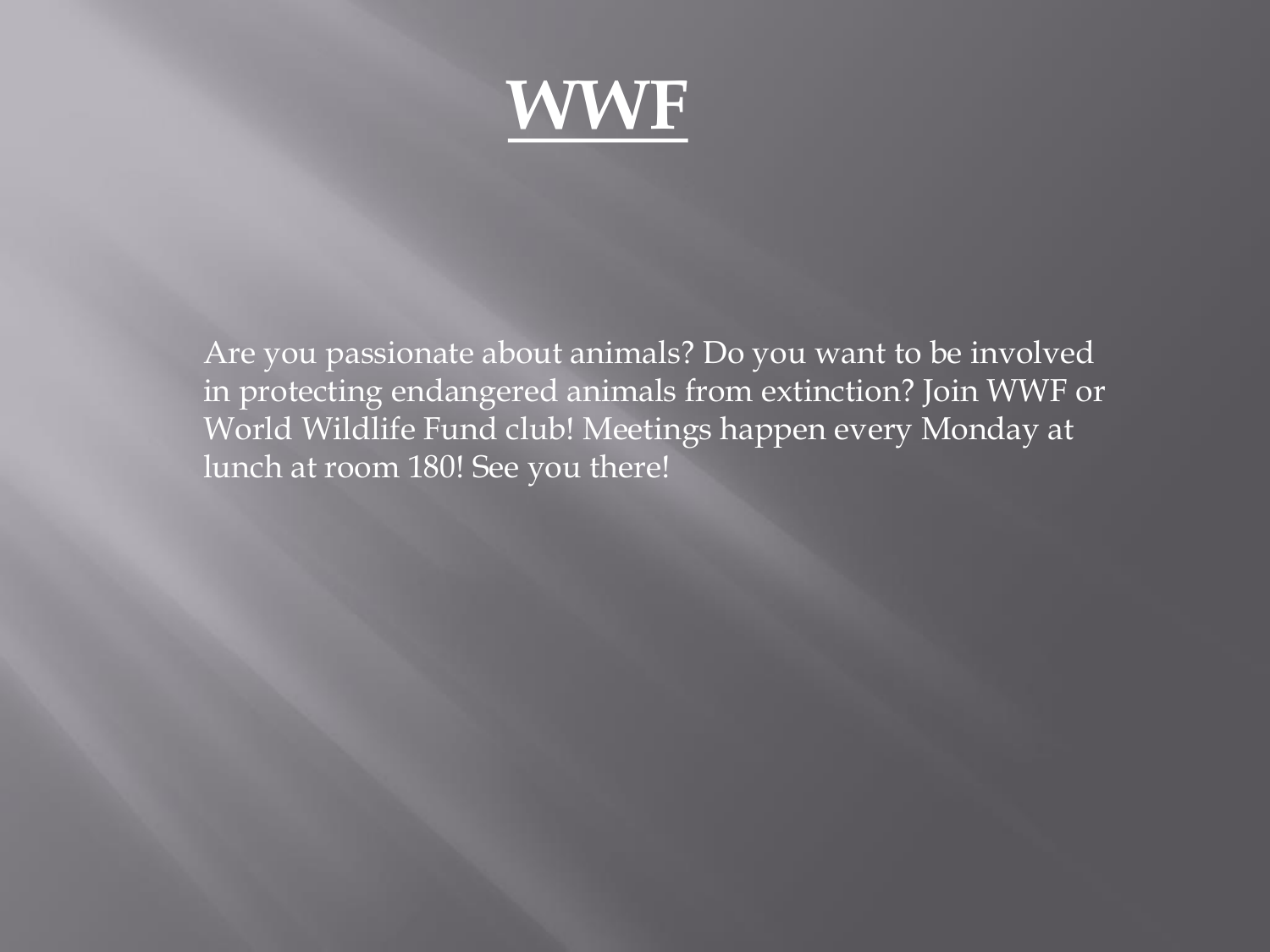#### **Ping Pong on Friday's**

Ping pong club is back! Newbies, experts, everyone in between, come to the mass cafeteria on Friday from 3:15 to 4:30 every week to play some ping pong. All equipment is provided.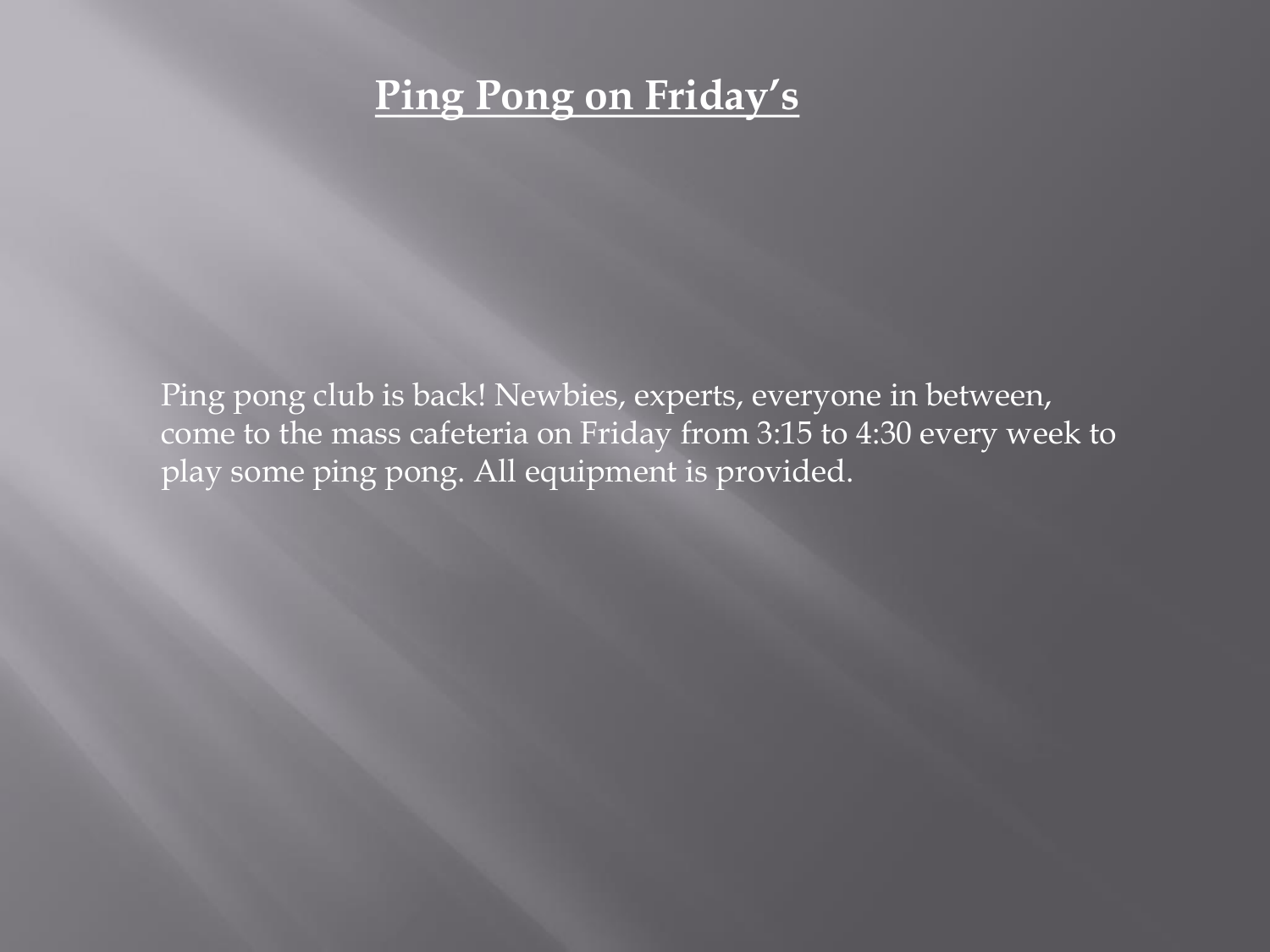

Yearbook sales stop October 31. Do you have yours?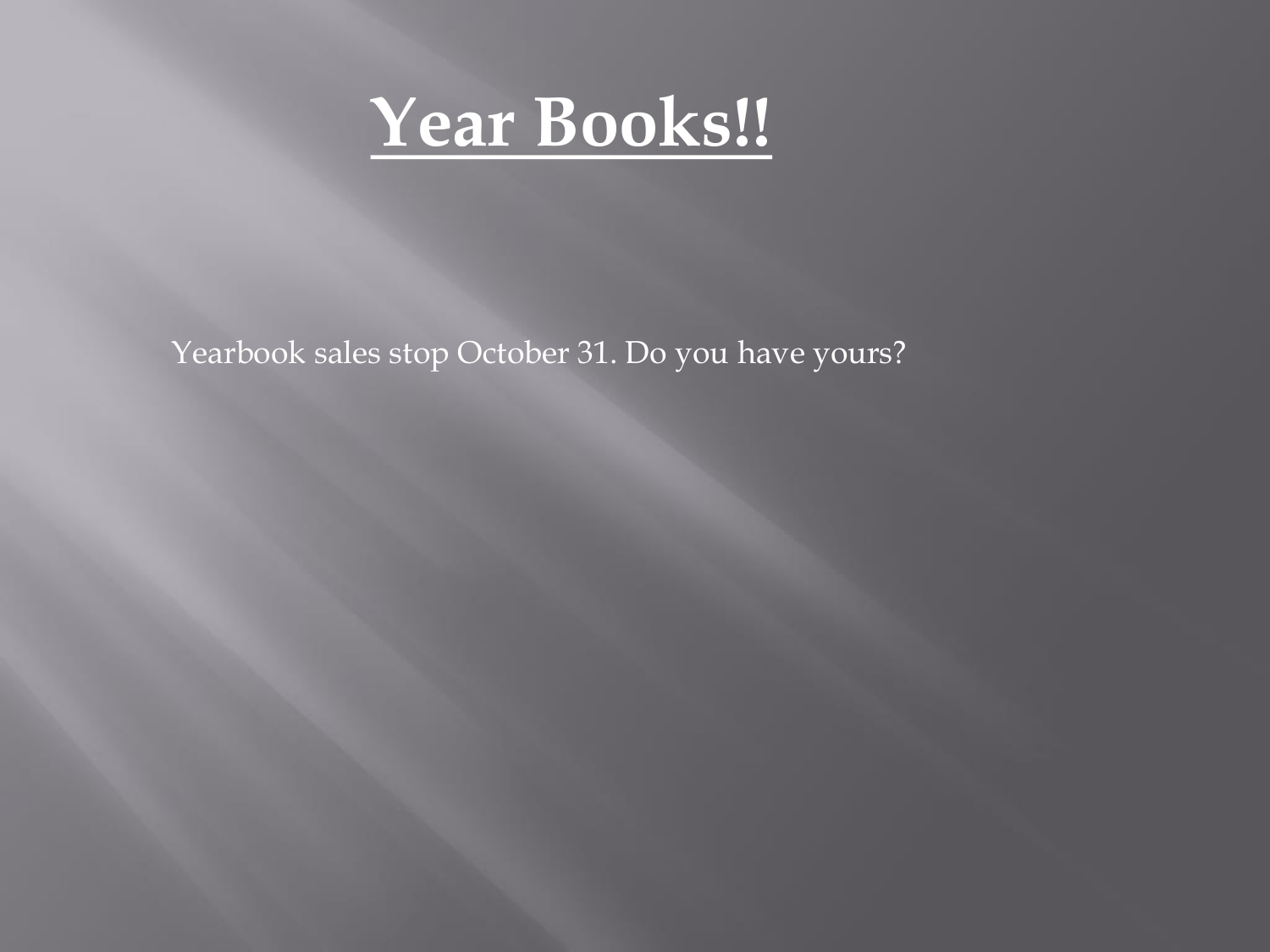#### **Royal Columbian Hospital Foundation**

Are you interested in supporting your local hospital and helping sick children? NDub's wish youth network club, in partnership with the Royal Columbian Hospital Foundation, organizes community events and fundraises to support children in need. Come check out our booth on club's day. Or , drop in to a club meeting in room 170 on Fridays at lunch.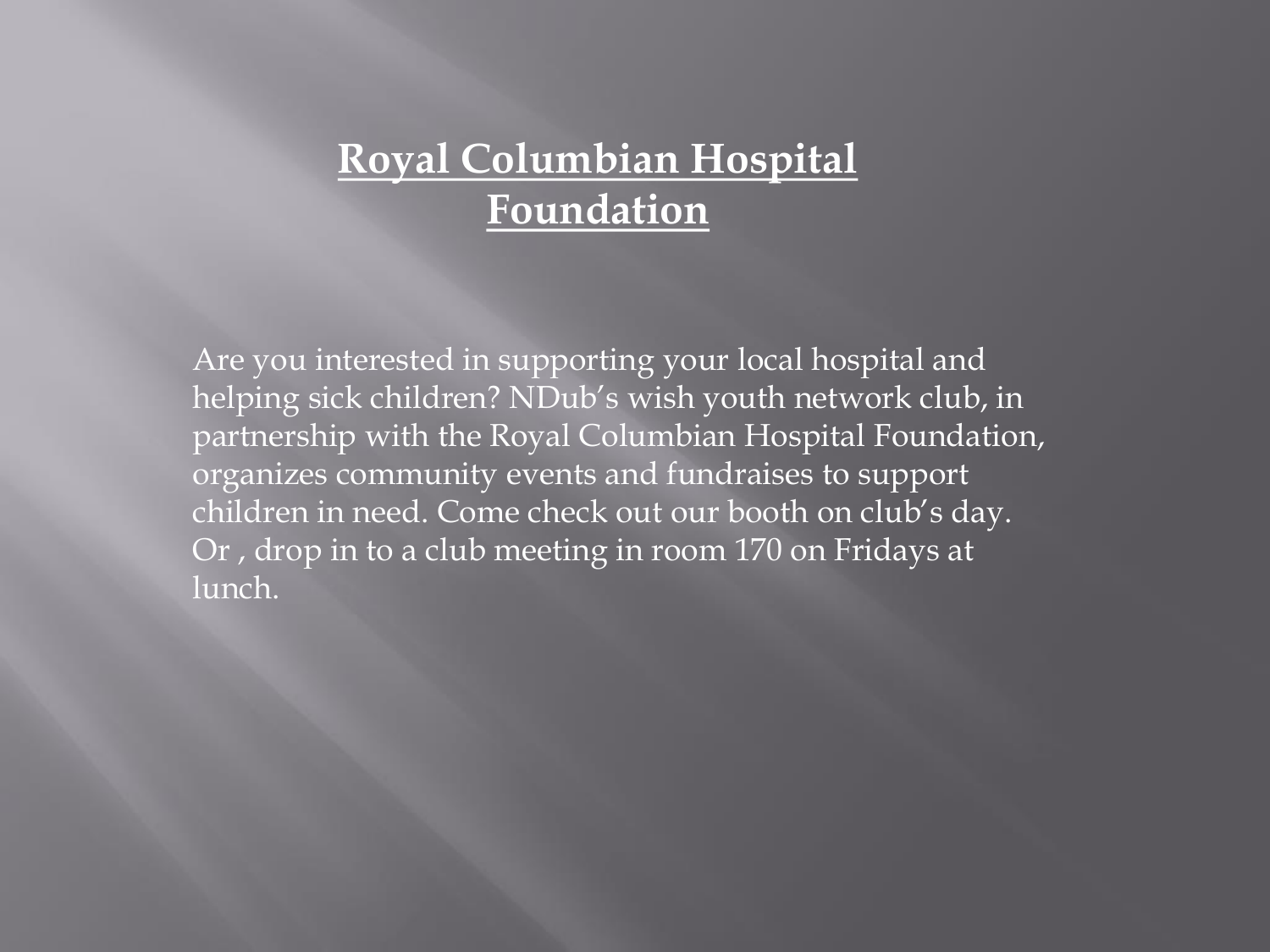### **GTP STUDENTS**

Attention Ms. McNulty's independent GTP students, you still need to book your GTP interview before Nov 15<sup>th</sup>. You must complete your interview This semester There are no interviews next semester. Don't delay– Book your interview ASAP. Times are filling fast.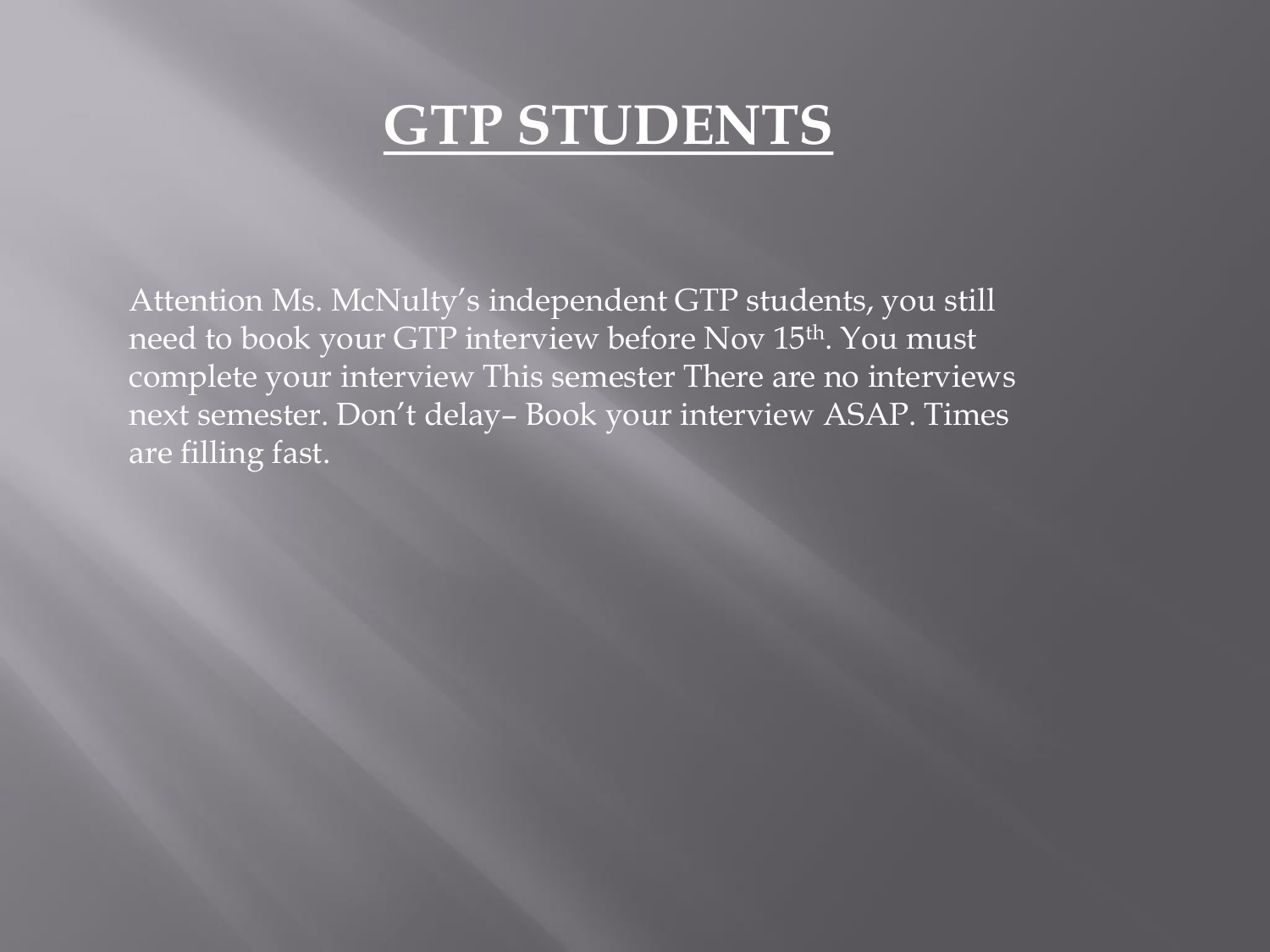### **Math Contest**

Attention all students who registered for the sun life open math contest, the contest will take place on Thursday Nov.2 during blocks A+B at the library. The students who are registered are listed on the library doors so check if you aren't sure if you registered.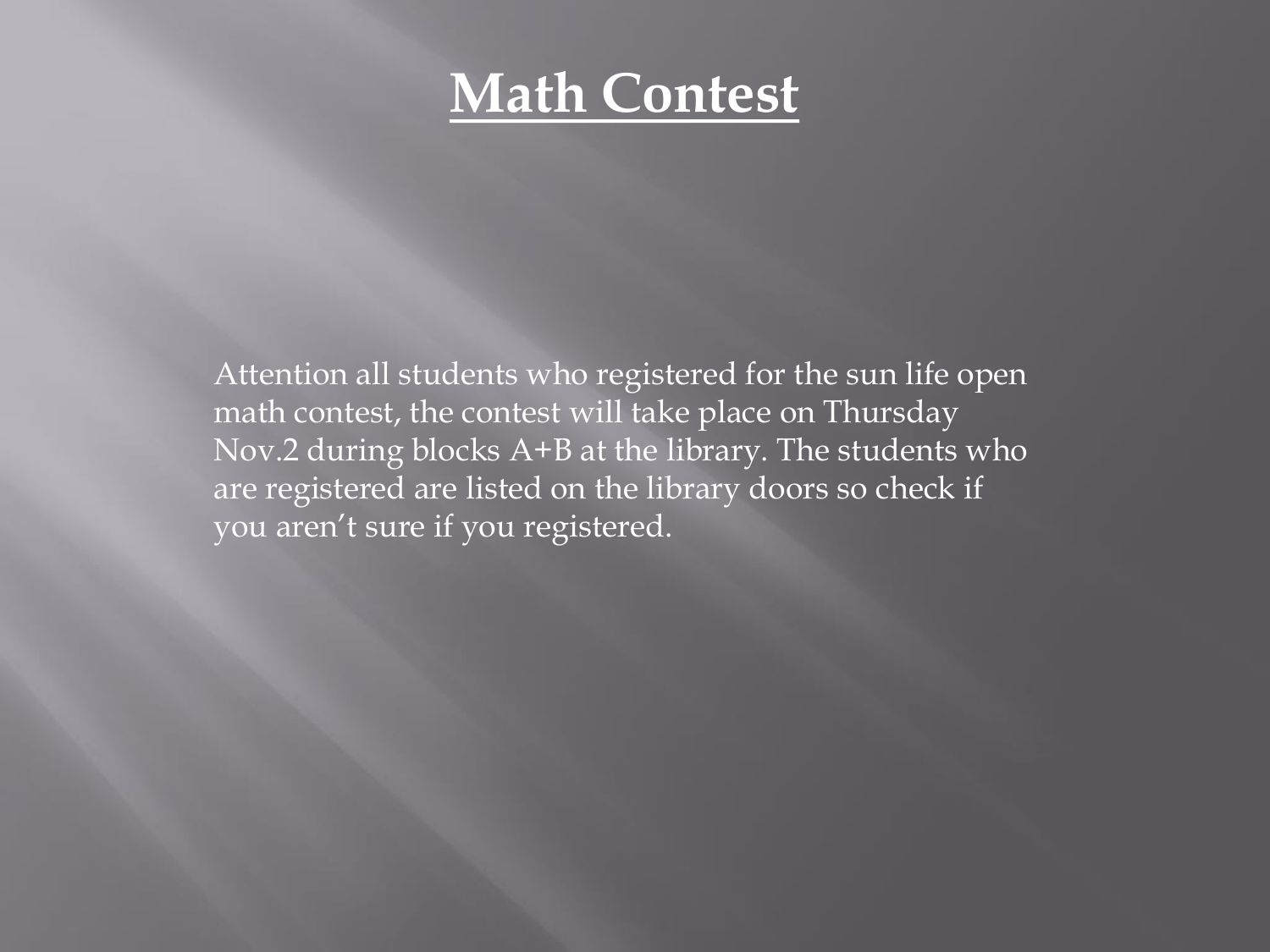### **Honor Society Club**

Join the Honor Society Club, where we fundraise for girls, education in Africa! We meet every week on Mondays at lunch in Mr. Wingerak's room 268. Everybody is welcome!!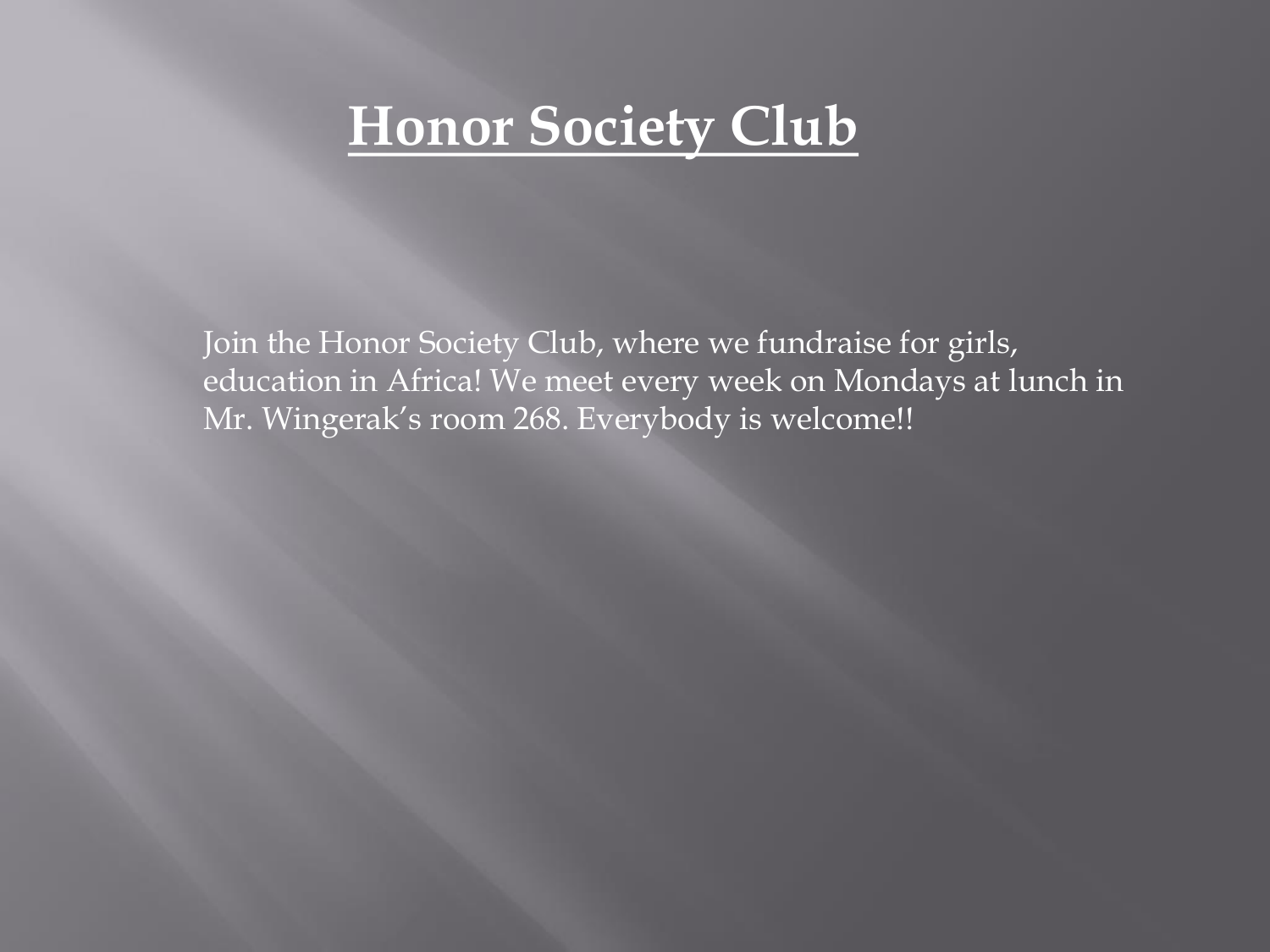### **Science Club**

Are you in grades 9 or 10? Are you interested in science and engineering? We need you to represent our school in the Kwantlen Science Challenge! This Year's design challenge is a remote controlled car. To find out more, see Mr. Woo in room 180 or drop by Science Challengers Club on Wednesdeays at lunch, also room 180 For grades 11-12, if you signed up for the senior team, please attend science challengers club meeting this Wednesday, room 180.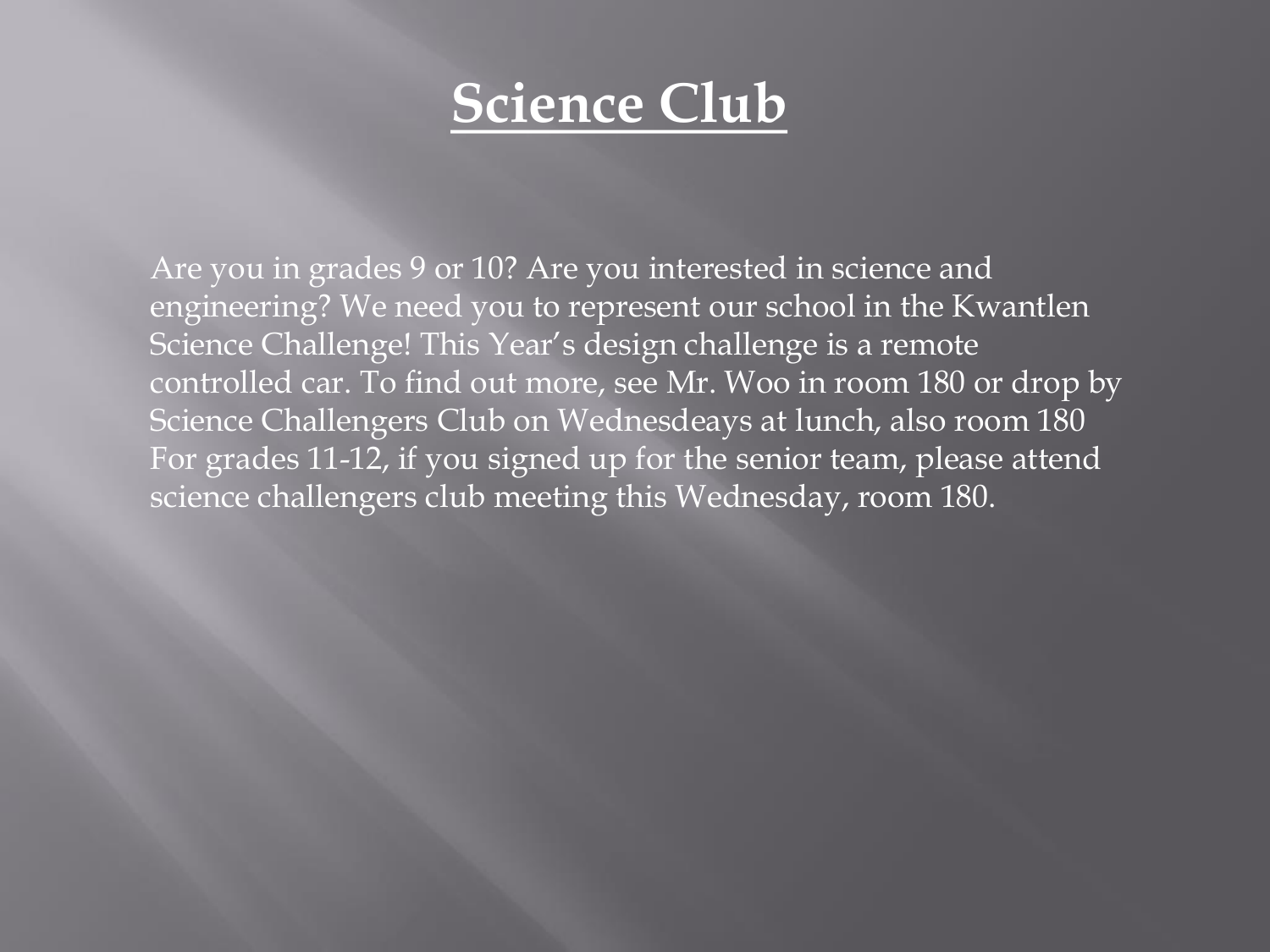## Rotary Youth Exchange Program

Are you interested in a unique student adventure/opportunity? The Rotary youth exchange program is a great opportunity to spend 1 year abroad to: Experience a new culture, attend an overseas high school, and learn a new language. For more information, please see Ms. Vit in counselling. The application Deadline is Nov. 13<sup>th</sup>.